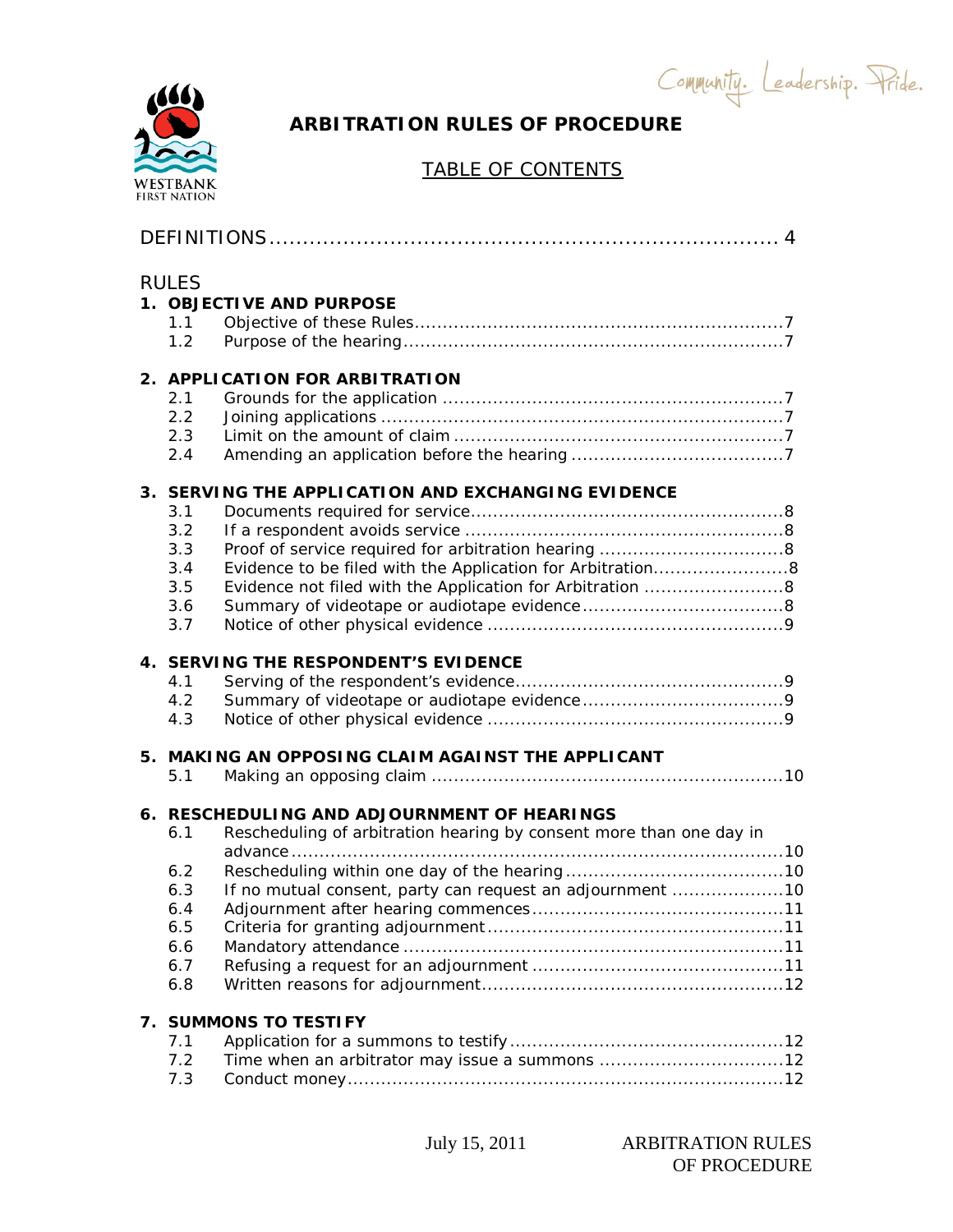#### **8. CONDUCT OF THE HEARING**

| 8.2 |  |
|-----|--|
| 8.3 |  |
| 8.4 |  |
|     |  |
| 8.6 |  |
|     |  |

# **9. RECORDING OF A HEARING**

| 9.1 |  |
|-----|--|
|     |  |

### **10.INTRODUCTIONS AND PRELIMINARY MATTERS**

### **11.PRESENTING EVIDENCE AND WITNESSES**

| 11.1 |                                                                        |  |
|------|------------------------------------------------------------------------|--|
| 11.2 |                                                                        |  |
| 11.3 | Personal information not relevant to the proceedings14                 |  |
| 11.4 | Evidence that is not provided in advance of the hearing15              |  |
| 11.5 | Consideration of evidence not provided to the other party in advance15 |  |
| 11.6 |                                                                        |  |
| 11.7 |                                                                        |  |
| 11.8 | Videotape, audiotape and other physical evidence15                     |  |
| 11.9 |                                                                        |  |
|      |                                                                        |  |
|      |                                                                        |  |
|      |                                                                        |  |
|      | <b>12.QUESTIONS REGARDING EVIDENCE</b>                                 |  |
| 12.1 |                                                                        |  |
| 12.2 |                                                                        |  |
| 12.3 |                                                                        |  |
|      | <b>13. CONCLUSION OF HEARING</b>                                       |  |
| 13.1 |                                                                        |  |
| 13.2 |                                                                        |  |
|      | <b>14. CONFERENCE CALL HEARINGS</b>                                    |  |
| 14.1 |                                                                        |  |
| 14.2 |                                                                        |  |
| 14.3 |                                                                        |  |
| 14.4 |                                                                        |  |
| 14.5 |                                                                        |  |
|      | <b>15. THE ARBITRATOR'S DECISION</b>                                   |  |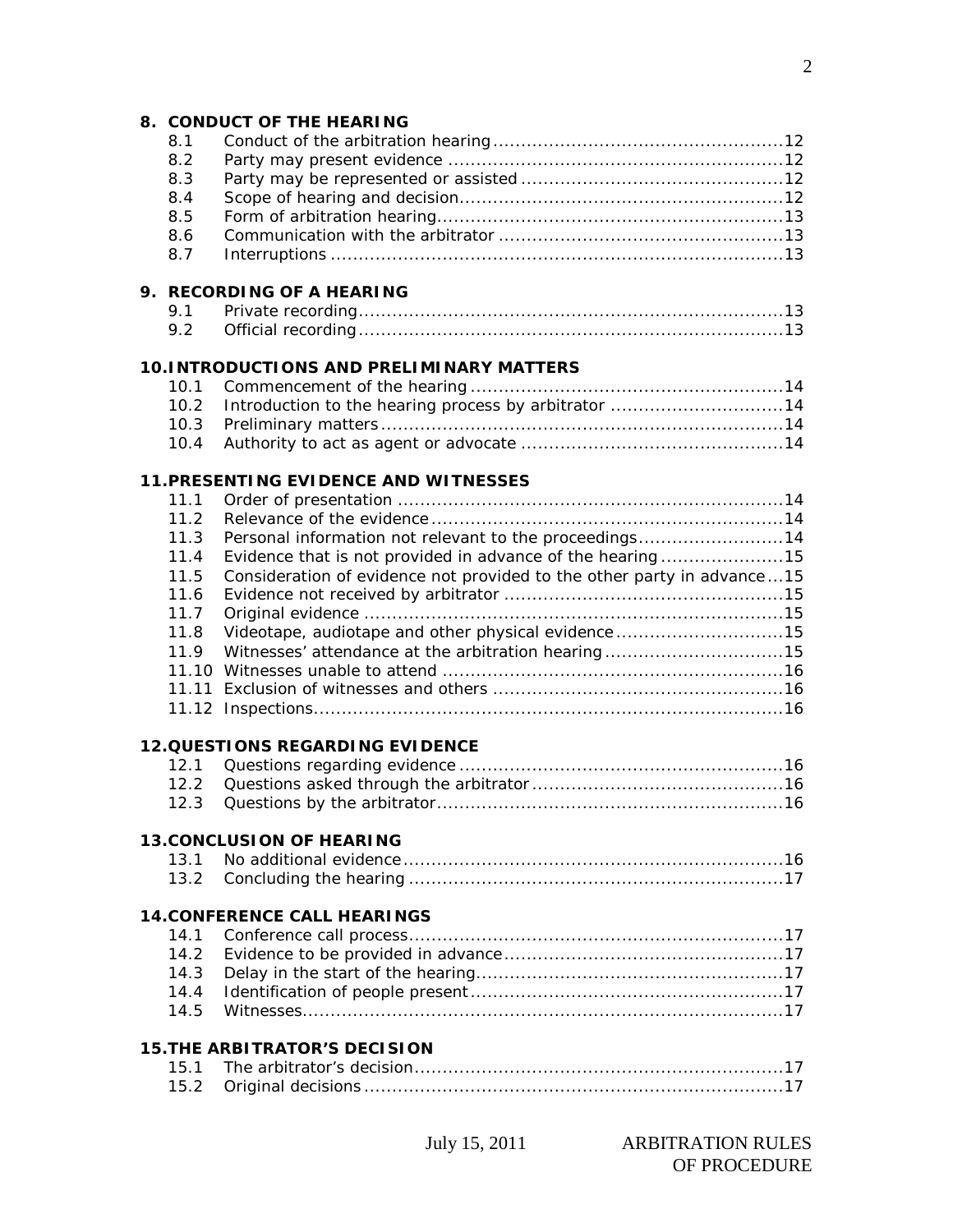| <b>16.LAW TAKES PRECEDENCE</b>                                        |  |
|-----------------------------------------------------------------------|--|
| <b>17.NON-COMPLIANCE</b>                                              |  |
| <b>SCHEDULE 1 - FEES PAYABLE TO WITNESSES SUMMONED TO TESTIFY  18</b> |  |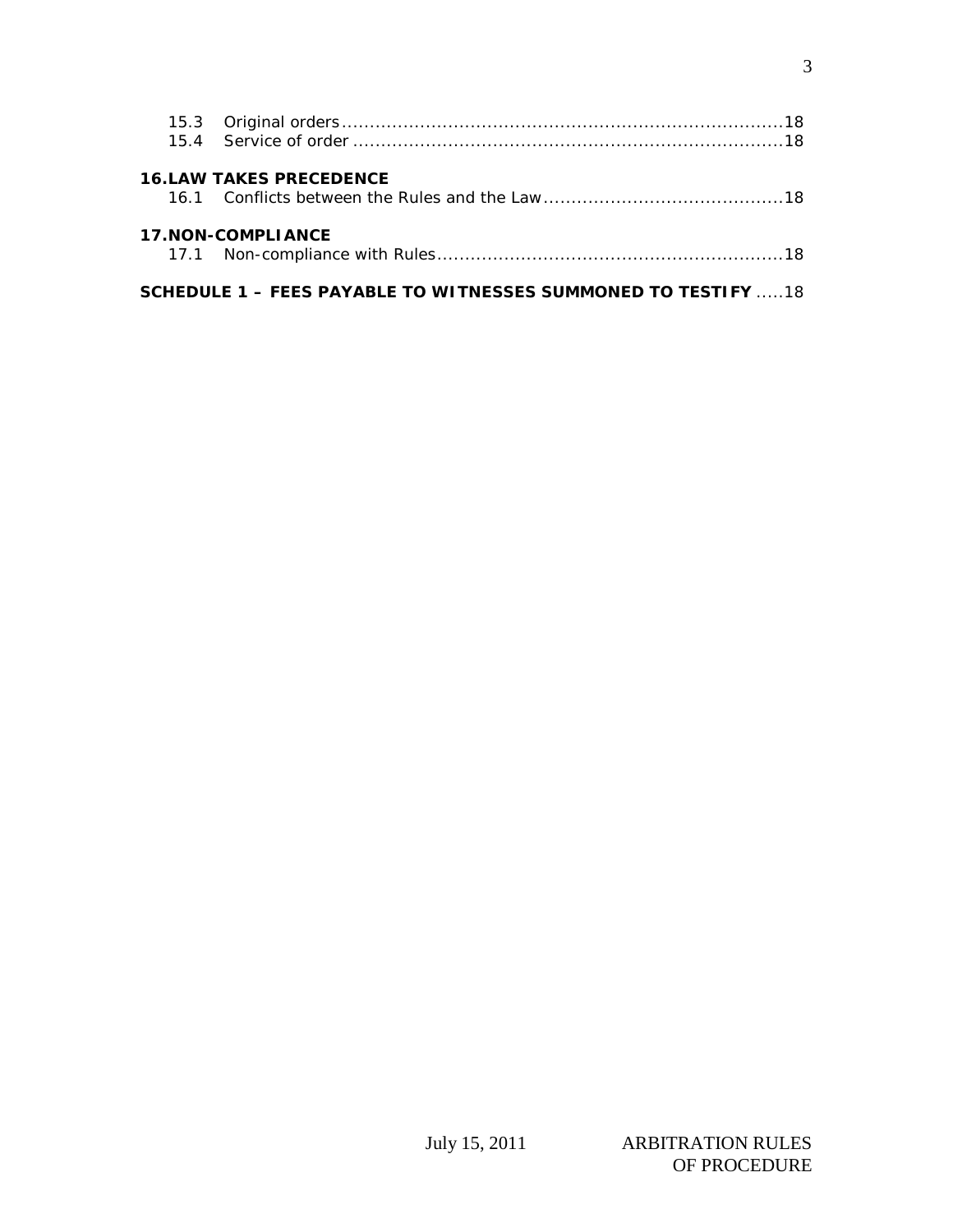**Adjournment** an arbitrator's order to continue a hearing at a later date, either at the request of one or both of the parties, or on the arbitrator's own initiative; sometimes called a "reconvene". Advocate a person who provides assistance to a party. **Affidavit of service** a written or printed declaration or statement certifying the service of a notice, summons or other document or process, made voluntarily and confirmed by the oath or affirmation of the party making it, taken before a person having authority to administer such oath or affirmation. **Agent** a person appointed by a party to act on that party's behalf **Applicant** the landlord or tenant who applies for arbitration by completing an Application for Arbitration, having it accepted by the Administrator and paying any required fee. **Arbitration** a legal process, including a hearing, initiated by a landlord or a tenant by filing an Application for Arbitration for the purpose of obtaining a legally binding decision from an independent decision-maker. A formal hearing where an arbitrator will give the parties to the dispute an opportunity to present evidence and argument and to question the other party, and after which the arbitrator makes a decision and/or order. **Days** in the calculation of time expressed as "at least" a number of days, the first and last days must be excluded. If the date the document, notice or evidence must be served or given falls on a weekend or holiday, and it must be served on a business, or filed in an office, then it must be served or filed on the previous business day. If the document or notice must be provided to the Administrator, weekends and holidays are not to be included in the calculation of days. **Decision a** conclusion or determination of the arbitrator which legally resolves the matters outlined in the Application for Arbitration, including orders, if necessary to implement the decision. **Evidence** any type of proof presented by the parties at a hearing in support of case, including: • Written documents such as the tenancy agreement, letters, printed copies of emails, receipts, pictures and the sworn or unsworn statements of witnesses; • Photographs, videotape, audiotape and other physical evidence; • Oral statements of the parties or witnesses given under oath or affirmation.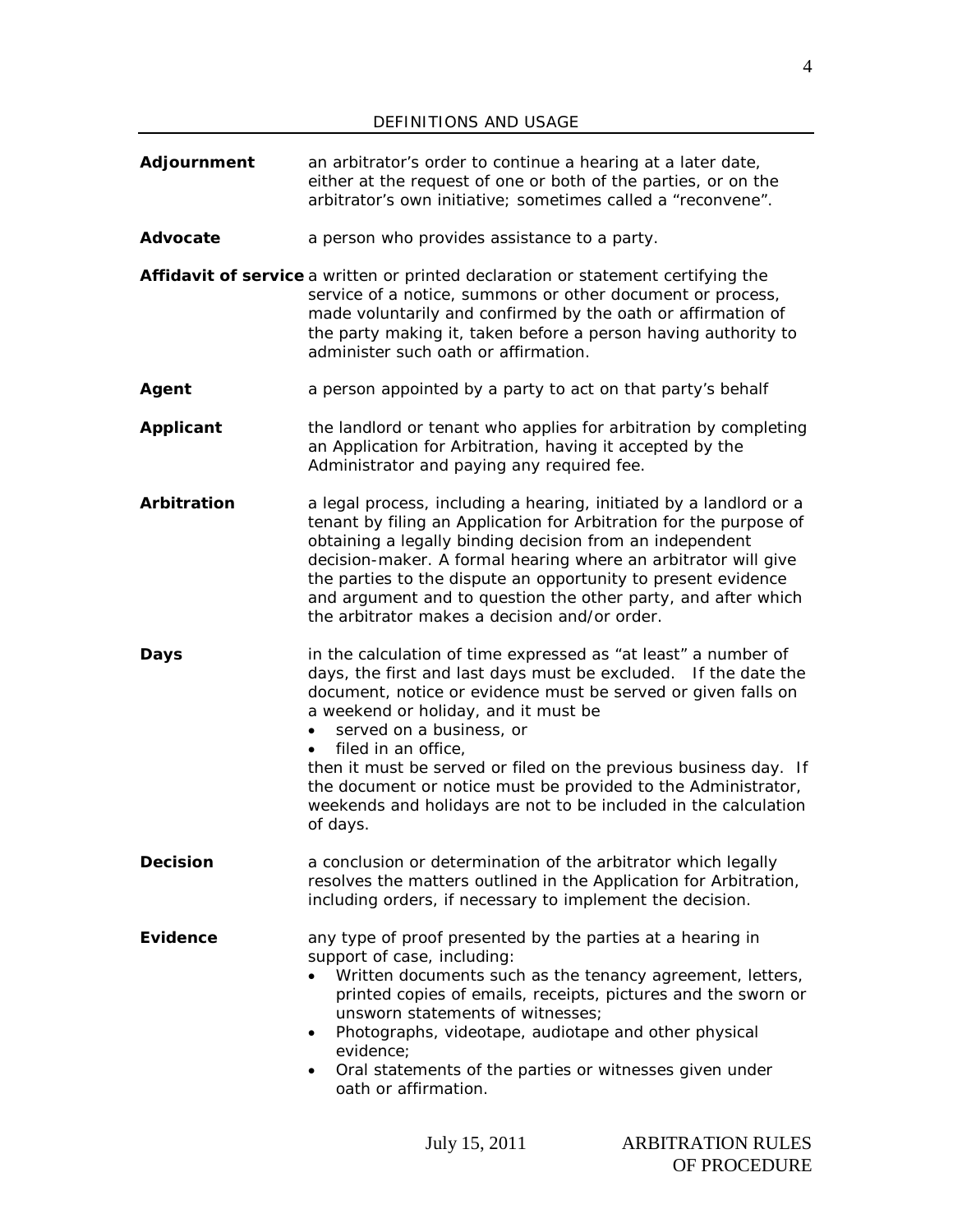| Hearing                 | the portion of an arbitration in which parties are called together<br>by an arbitrator and given an opportunity to present evidence<br>and argument, and questions the other party. A hearing may<br>include an oral or written submission. A hearing may take place<br>by telephone conference call.                                                                                                                                                                                                                                                                                                                                                                                                                                                                                     |
|-------------------------|-------------------------------------------------------------------------------------------------------------------------------------------------------------------------------------------------------------------------------------------------------------------------------------------------------------------------------------------------------------------------------------------------------------------------------------------------------------------------------------------------------------------------------------------------------------------------------------------------------------------------------------------------------------------------------------------------------------------------------------------------------------------------------------------|
| In writing              | except where an original document is required by the<br>arbitrator, printed documents or documents to be submitted in<br>writing and may be submitted by fax or by email.                                                                                                                                                                                                                                                                                                                                                                                                                                                                                                                                                                                                                 |
| Law                     | Residential Premises Law 2008-03                                                                                                                                                                                                                                                                                                                                                                                                                                                                                                                                                                                                                                                                                                                                                          |
| <b>Opposing claim</b>   | an Application for Arbitration made to counter an existing<br>application or made in response to a related Application for<br>Arbitration                                                                                                                                                                                                                                                                                                                                                                                                                                                                                                                                                                                                                                                 |
| Party                   | the applicant or respondent named on the Application for<br>Arbitration or added to the application by an arbitrator, and an<br>officer representing a business named in the application, but<br>does not include witnesses, family members, and other persons<br>not named on the application. "Party" may include multiple<br>applicants or respondents.                                                                                                                                                                                                                                                                                                                                                                                                                                |
| Personal<br>information | recorded information about an identifiable individual including:<br>Name, address or telephone number;<br>$\bullet$<br>Race, national or ethnic origin, colour, or religious or<br>٠<br>political beliefs or associations;<br>Age, sex, sexual orientation, marital status or family status;<br>٠<br>Identifying number, symbol or other particular assigned to<br>$\bullet$<br>the individual<br>Fingerprints, blood type or inheritable characteristics;<br>٠<br>Health care history, including physical or mental disability;<br>$\bullet$<br>Educational, financial, criminal or employment history;<br>$\bullet$<br>Anyone else's opinion about the individual;<br>$\bullet$<br>Personal views or opinions of the individual, except if they<br>$\bullet$<br>are about someone else. |
| <b>Reasons</b>          | the grounds and conclusions on which an arbitrator has based a<br>decision, including both factual evidence and law.                                                                                                                                                                                                                                                                                                                                                                                                                                                                                                                                                                                                                                                                      |
| Relevant                | evidence is relevant that relates to or bears upon the matter at<br>hand, or tends to prove or disprove an alleged fact. Argument<br>is relevant if it relates to or bears upon the matter at hand.                                                                                                                                                                                                                                                                                                                                                                                                                                                                                                                                                                                       |
| <b>Reschedule</b>       | the act of the Administrator re-designating a time, date and<br>place for the hearing, when an Application for Arbitration is<br>filed.                                                                                                                                                                                                                                                                                                                                                                                                                                                                                                                                                                                                                                                   |
| <b>Reserve</b>          | the act of an arbitrator deciding not to make a decision at the<br>hearing, but to take some time to provide the written                                                                                                                                                                                                                                                                                                                                                                                                                                                                                                                                                                                                                                                                  |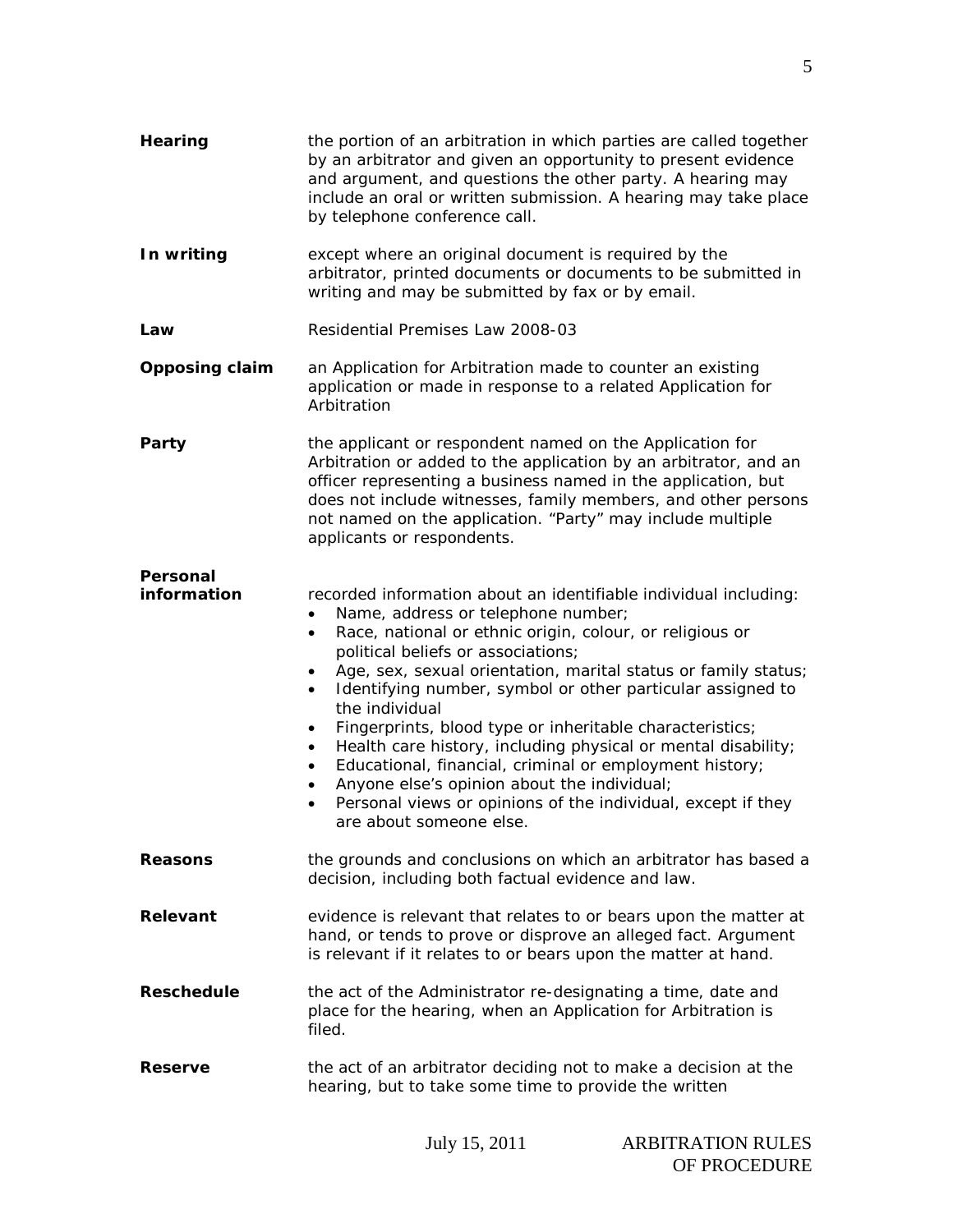|                                  | decision/order and written reasons within the time limits<br>specified under the Law.                                                                                                                                                                            |
|----------------------------------|------------------------------------------------------------------------------------------------------------------------------------------------------------------------------------------------------------------------------------------------------------------|
| Respondent                       | the landlord or tenant against whom the Application for<br>Arbitration has been made; sometimes called the "other party".                                                                                                                                        |
| <b>Schedule</b>                  | the act of the Administrator, at the time an application is filed,<br>that designates a time, date and place for the hearing,<br>including a determination whether the hearing will be<br>conducted in-person, or conference call, or by written<br>submissions. |
| Serve                            | the formal legal manner of giving a party required documents<br>as set out in the Law.                                                                                                                                                                           |
| Sever                            | to delete or strike over information in such a way that the<br>information is no longer legible.                                                                                                                                                                 |
| <b>Substitutional</b><br>service | an alternative method of service authorized by an arbitrator<br>where the party has made reasonable efforts to serve but has<br>been unable to serve hearing documents, notices or decisions<br>in accordance with the Law.                                      |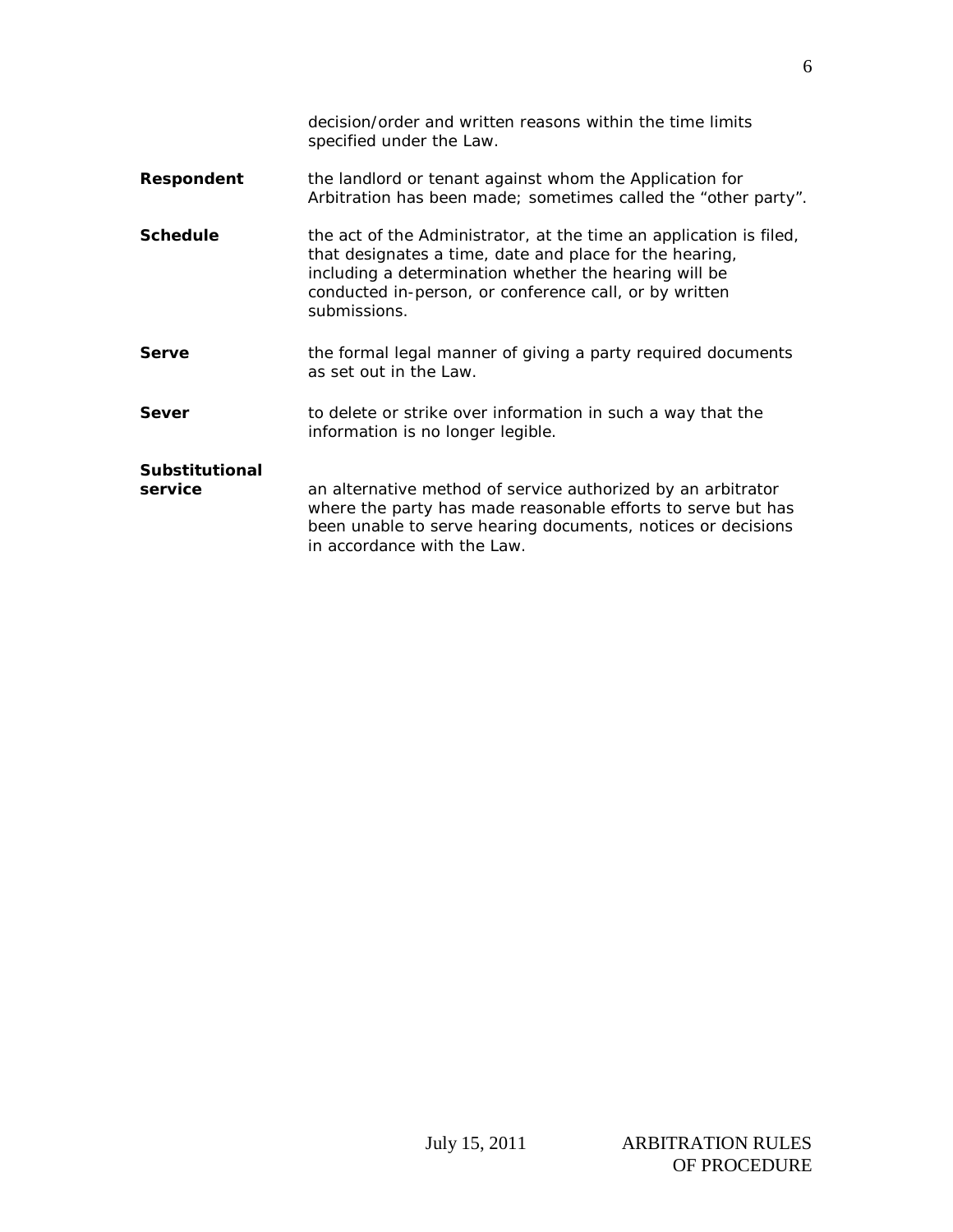| $\mathbf{A}$ | RULE 1 - OBJECTIVE AND PURPOSE |
|--------------|--------------------------------|
|              |                                |

# **1.1 Objective of these Rules**

The objective of the Rules of Procedure is to ensure a consistent, efficient and just process for resolving disputes.

# **1.2 Purpose of the hearing**

The purpose of an arbitration hearing is to enable the arbitrator to hear the tenant and the landlord explain their separate versions of a dispute, receive the evidence presented by each party and make an impartial and binding decision to resolve the dispute.

# 2 RULE 2 – APPLICATION FOR ARBITRATION

### **2.1 Grounds for the application**

The arbitrator must hear and decide on the matters set out in the Application for Arbitration, except as provided for under the Law or these Rules of Procedures.

# **2.2 Joining applications**

In determining whether to join Applications for Arbitration, the Administrator must consider the following criteria:

- a) whether the applications pertain to the same residential property, or residential properties which appear to be managed as one unit;
- b) whether all applications name the same landlord;
- c) whether the remedies sought on each application are similar;
- d) whether it appears that the arbitrator will have to consider the same facts and make the same or similar findings of law in resolving each application.

### **2.2A Combining sections on one application**

At the discretion of the Administrator, a party may list multiple sections on one Application for Arbitration, providing that the issues are related and it appears that the same facts must be heard and the same law considered by the arbitrator in determining the matters in question. If, in the course of the hearing, the arbitrator determines that one or more sections were not related, the arbitrator may dismiss those portions of the application with leave to re-apply.

# **2.3 Limit on the amount of claim**

An applicant with a claim amounting to more than \$10,000 may choose to abandon part of the claim so the total claimed will come within the limit that may be heard by an arbitrator. An applicant is not permitted to divide a claim that exceeds \$10,000 into smaller claims. Where two or more applications have been joined, the monetary limit for each claim is \$10,000.

### **2.4 Amending an application before the hearing**

The applicant may amend the application without consent if the hearing has not yet commenced. If applications have not been served on any respondents, the applicant should return to the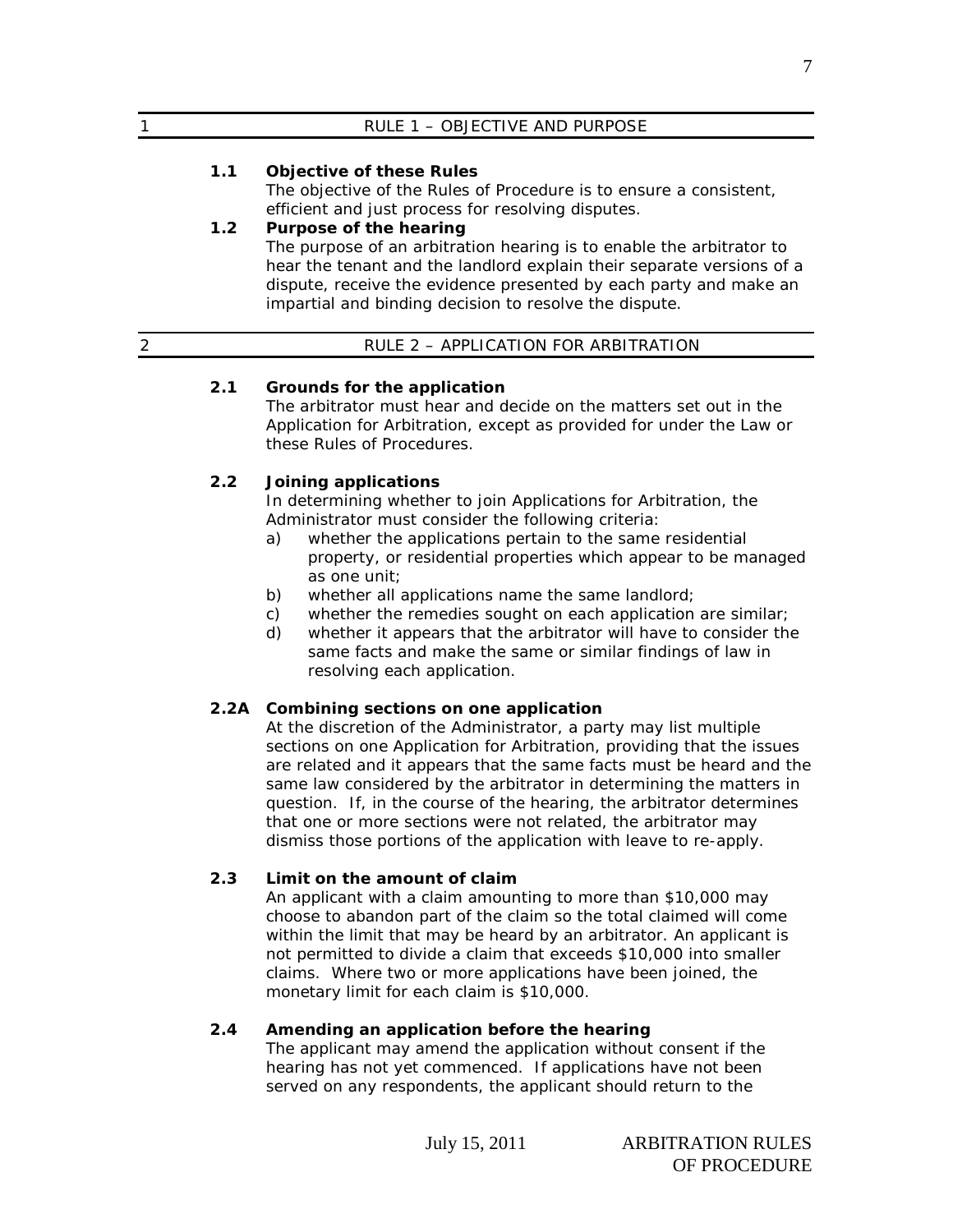Administrator to amend all copies at the same time. If the application has been served, and all requirements can be met to serve each respondent with an amended copy before the hearing, the applicant may be permitted to file a revised application with the Administrator. A copy of the revised application must be served on each respondent.

# 3 RULE 3- SERVING THE APPLICATION AND EXCHANGING EVIDENCE

### **3.1 Documents required for service**

Together with a copy of the Application for Arbitration, the applicant must serve each respondent with copies of all of following:

- a) the notice of hearing provided to the applicant by the Administrator;
- b) the hearing information package provided by the Administrator.
- c) the details of any monetary claim being made, and
- d) any other evidence accepted by the Administrator with the application or that is available to be served.

### **3.2 If a respondent avoids service**

If the respondent is avoiding service or cannot be found, the applicant can return to the Administrator and request an arbitrator's order for substitutional service, or make the application at the start of the hearing, provided that reasonable attempts have been made to serve the respondent.

### **3.3 Proof of service required for arbitration hearing**

If the respondent does not attend the arbitration hearing, the applicant must prove to the arbitrator that each respondent was served as required under the Law. The person who served the documents may attend the arbitration hearing or prepare an affidavit of service informing the arbitrator how service was accomplished. The arbitrator may ask the person to swear an oath or make an affirmation to tell the truth at the hearing.

### **3.4 Evidence to be filed with the Application for Arbitration**

To the extent possible, the applicant must file copies of all available documents, photographs, video or audio tape evidence at the same time as the application is filed.

### **3.5 Evidence not filed with the Application for Arbitration**

Copies of any other documents or photographical evidence that are not available to be filed with the application, but which the applicant wishes to present as evidence at the hearing, must be filed with the Administrator and served on the respondent as soon as possible, and at least two (2) days prior to the hearing as those days are defined in the "Definitions" part of the Rules of Procedure. If the documents are not served as required, the arbitrator must apply Rule 11.5 [Consideration of evidence not provided to the other party or the Administrator in advance of the hearing].

# **3.6 Summary of videotape or audiotape evidence**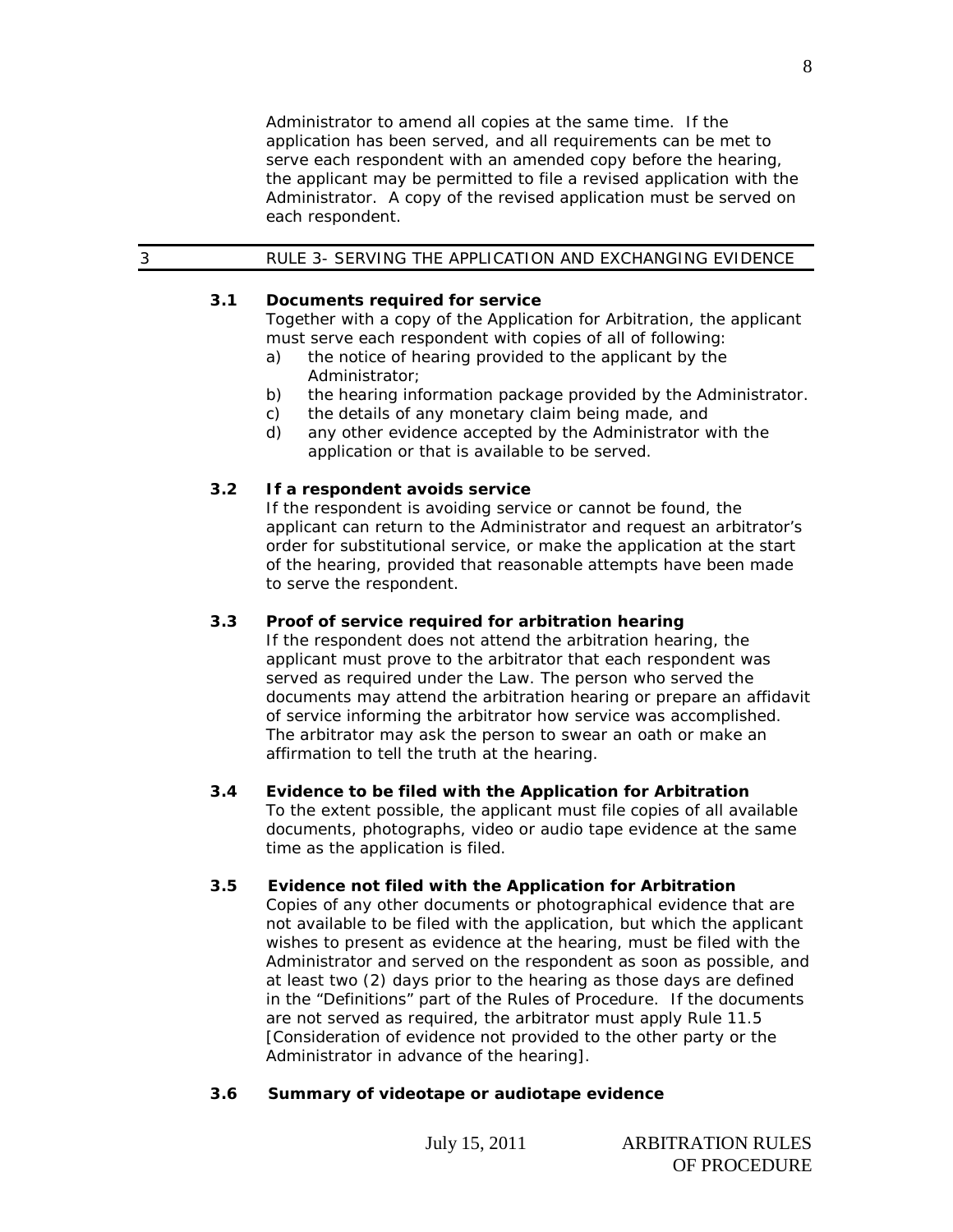An applicant wishing to present video or audio tape evidence, who is not able to provide a copy of that evidence to the respondent, must provide a written summary of the evidence to the Administrator and the respondent, at least two (2) days in advance of the hearing. If the summary is not served as required, the arbitrator must apply Rule 11.5 [Consideration of evidence not provided to the other party or the Administrator in advance of the hearing].

# **3.7 Notice of other physical evidence**

An applicant wishing to present other physical evidence must provide a description to the Administrator and the respondent, in writing, at least two (2) days in advance of the hearing. If the notice is not served as required, the arbitrator must apply Rule 11.5 [Consideration of evidence not provided to the other party or the Administrator in advance of the hearing].

### 4 RULE 4 – SERVING THE RESPONDENT'S EVIDENCE

# **4.1 Serving of the respondent's evidence**

If the respondent wishes to dispute an Application for Arbitration, the respondent should file copies of all available documents and photographs, intended to be used to defend the respondent's position, with the Administrator and serve the applicant with the documents as soon as possible, and at least two (2) days before the hearing. If the documents are not served as required, the arbitrator must apply Rule 11.5 [Consideration of evidence not provided to the other party or the Administrator in advance of the hearing].

# **4.2 Summary of videotape or audiotape evidence**

Subject to Rule 11.5 [Consideration of evidence not provided to the other party or the Administrator in advance of the hearing], the respondent wishing to present video or audio tape evidence, who is not able to provide a copy of that evidence to the applicant, must provide a written summary of the evidence to the Administrator and the applicant, at least two (2) days in advance of the hearing.

# **4.3 Notice of other physical evidence**

Subject to Rule 11.5 [Consideration of evidence not provided to the other party or the Administrator in advance of the hearing], the respondent wishing to present other physical evidence must provide a description to the Administrator and the applicant, in writing, at least two (2) days in advance of the hearing.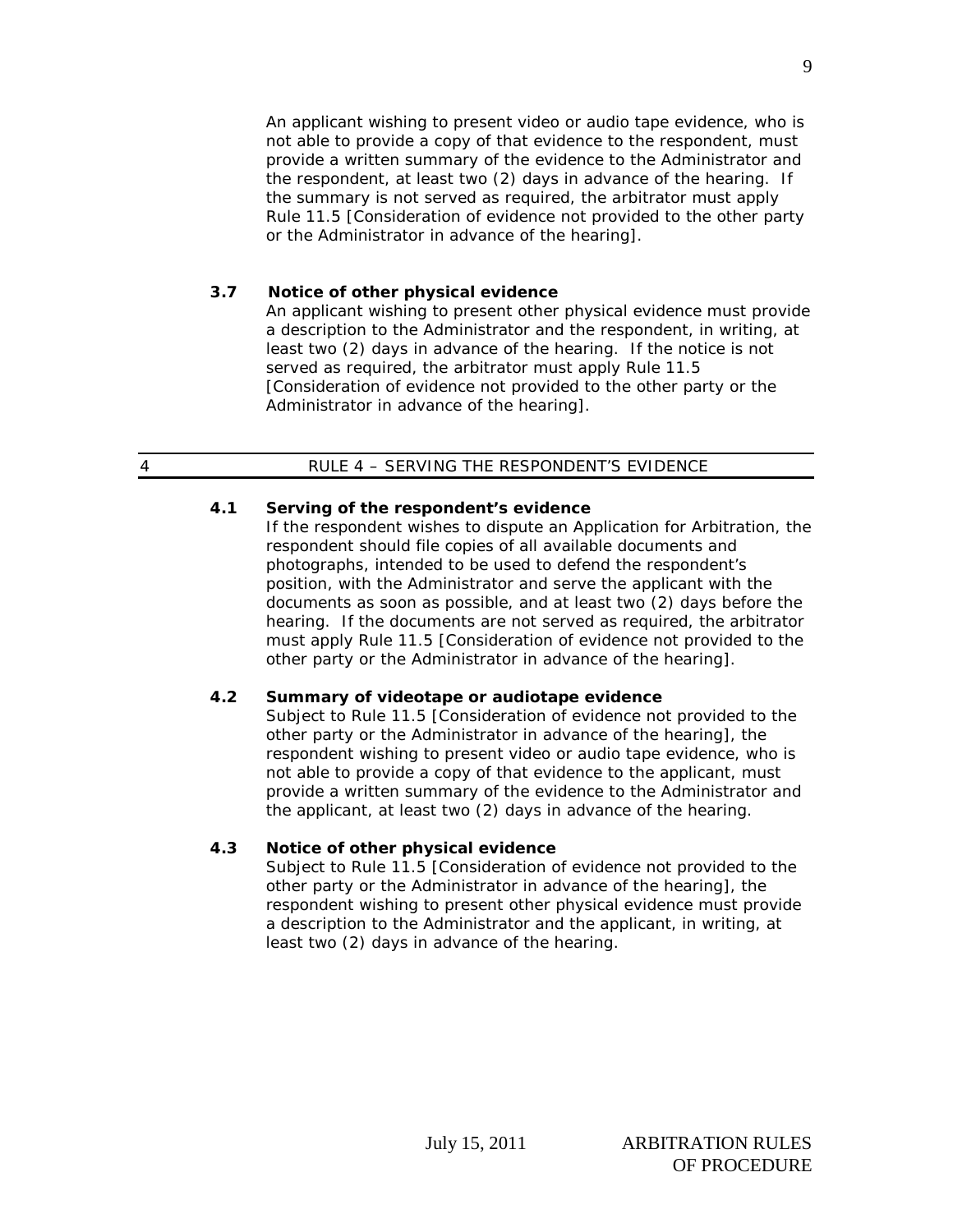### 5 RULE 5 – MAKING AN OPPOSING CLAIM AGAINST THE APPLICANT

### **5.1 Making an opposing claim**

The party making an opposing claim against the applicant must file an Application for Arbitration, and serve it in accordance with Rule 3 [Serving the application and exchanging evidence] and the Law*.* If appropriate, and where the party has sufficient time to serve the Application for Arbitration, the required documents and any documents, photographs, video or audio tape evidence on the Applicant and the Administrator. The Administrator must schedule the application to be heard by the same Arbitrator at the same time as the original application. The minimum time before the hearing date that an opposing claim may be filed in order to have both applications heard at the same time is two (2) days before the scheduled hearing date for the first Application for Arbitration, excluding weekends and holidays.

# 6 RULE 6 – RESCHEDULING AND ADJOURNMENT OF HEARINGS

### **6.1 Rescheduling of arbitration hearing by consent more than one day in advance**

A hearing will be rescheduled if written consent from both the applicant and respondent is received by the Administrator and the Administrator can notify the arbitrator at least one (1) day in advance of the hearing.

### **6.2 Rescheduling within one day of the hearing**

If less than one day remains before the scheduled hearing, the arbitrator will apply the criteria in Rule 6.5 [Criteria for granting an adjournment] when considering a request for an adjournment.

### **6.3 If no mutual consent, party can request an adjournment**

If a party requests to reschedule a hearing because they are unable to attend due to circumstances beyond their control, and if the opposing party does not consent to the hearing being rescheduled, the Arbitrator may rule on the request prior to commencing the hearing, or may commence the hearing at the scheduled time and then rule on any request to adjourn the hearing to a later date. The party requesting the adjournment can ask the arbitrator to reschedule the hearing by:

Submitting to the Administrator, at least one (1) business day before the hearing, a document requesting that the hearing be rescheduled and setting out the circumstances that are beyond the party's control that will prevent him or her from attending the hearing; or

Having an agent represent him or her attend the hearing to make a request to the arbitrator to reschedule the hearing and describe the circumstances that are beyond the party's control that will prevent him or her from attending the hearing.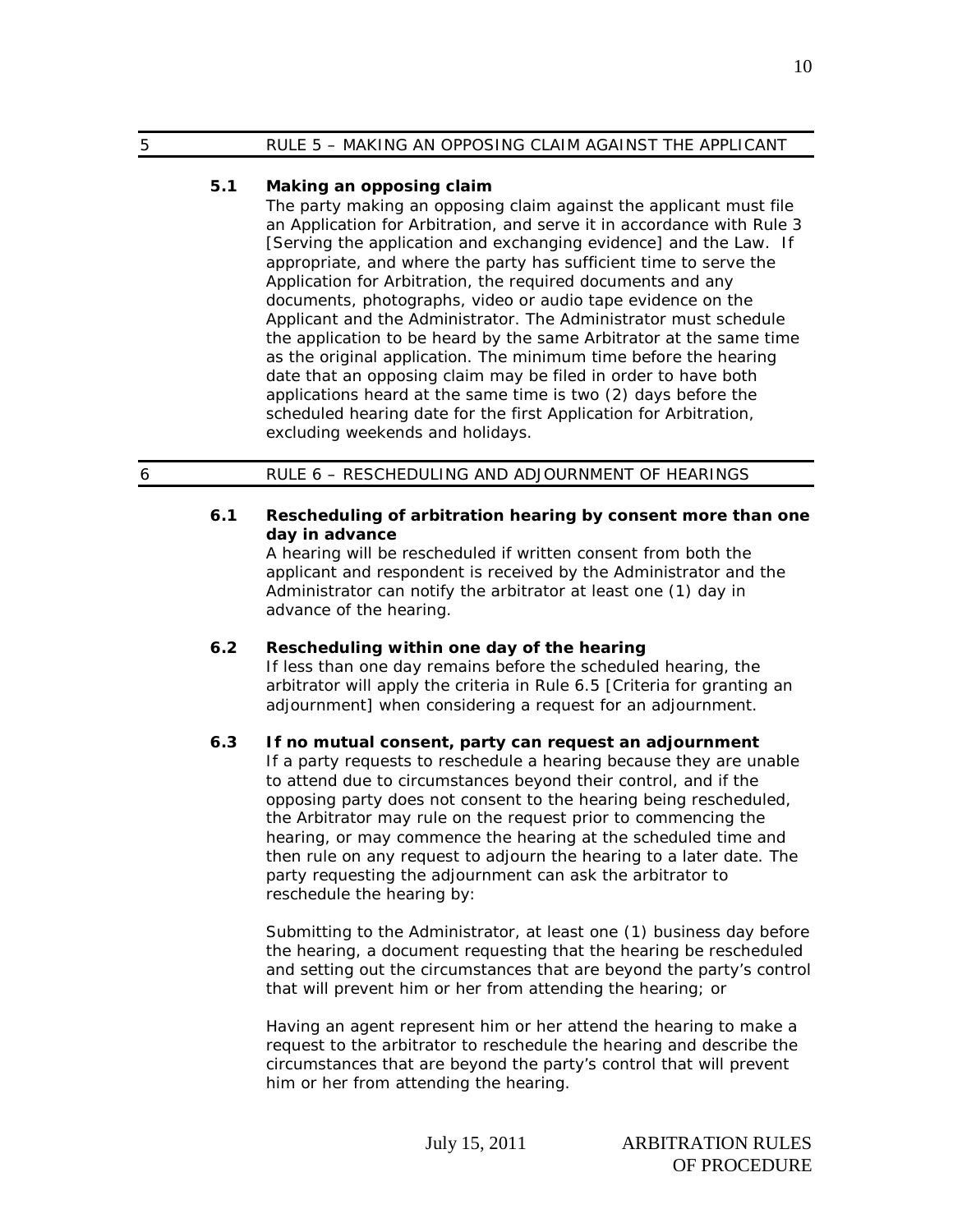# **6.4 Adjournment after hearing commences**

At any time after the hearing commences, the arbitrator may adjourn the hearing to a later time at the request of any party or on the arbitrator's own initiative.

# **6.5 Criteria for granting adjournment**

Without restricting the authority of the arbitrator to consider other factors, the arbitrator must apply the following criteria when considering a party's request for adjournment at the time of the hearing:

- a) the oral or written submissions of the parties;
- b) whether the purpose for which the adjournment is sought will contribute to the resolution of the matter in accordance with the objectives set out in Rule 1 [Objective and purpose];
- c) whether the adjournment is required to provide a fair opportunity for a party to be heard, including whether a party had sufficient notice of the hearing;
- d) the degree in which the need for the adjournment arises out of the intentional actions or the neglect of a party seeking the adjournment; and
- e) the possible prejudice to each party.

# **6.6 Mandatory attendance**

The arbitrator may, in granting an adjournment, make it mandatory for the parties to attend on the date when the hearing will be reconvened. If a party does not attend the reconvened hearing at the scheduled time, the arbitrator may commence or continue the hearing and may conclude the hearing and make a decision or order in that party's absence.

# **6.7 Refusing a request for an adjournment**

If the arbitrator determines that it is not appropriate to grant a request for an adjournment, and the applicant does not appear or is unwilling to proceed, the arbitrator may dismiss the application with or without leave to re-apply. If the respondent is unwilling to proceed, the arbitrator may proceed with the hearing and may conclude the hearing and make a decision or order.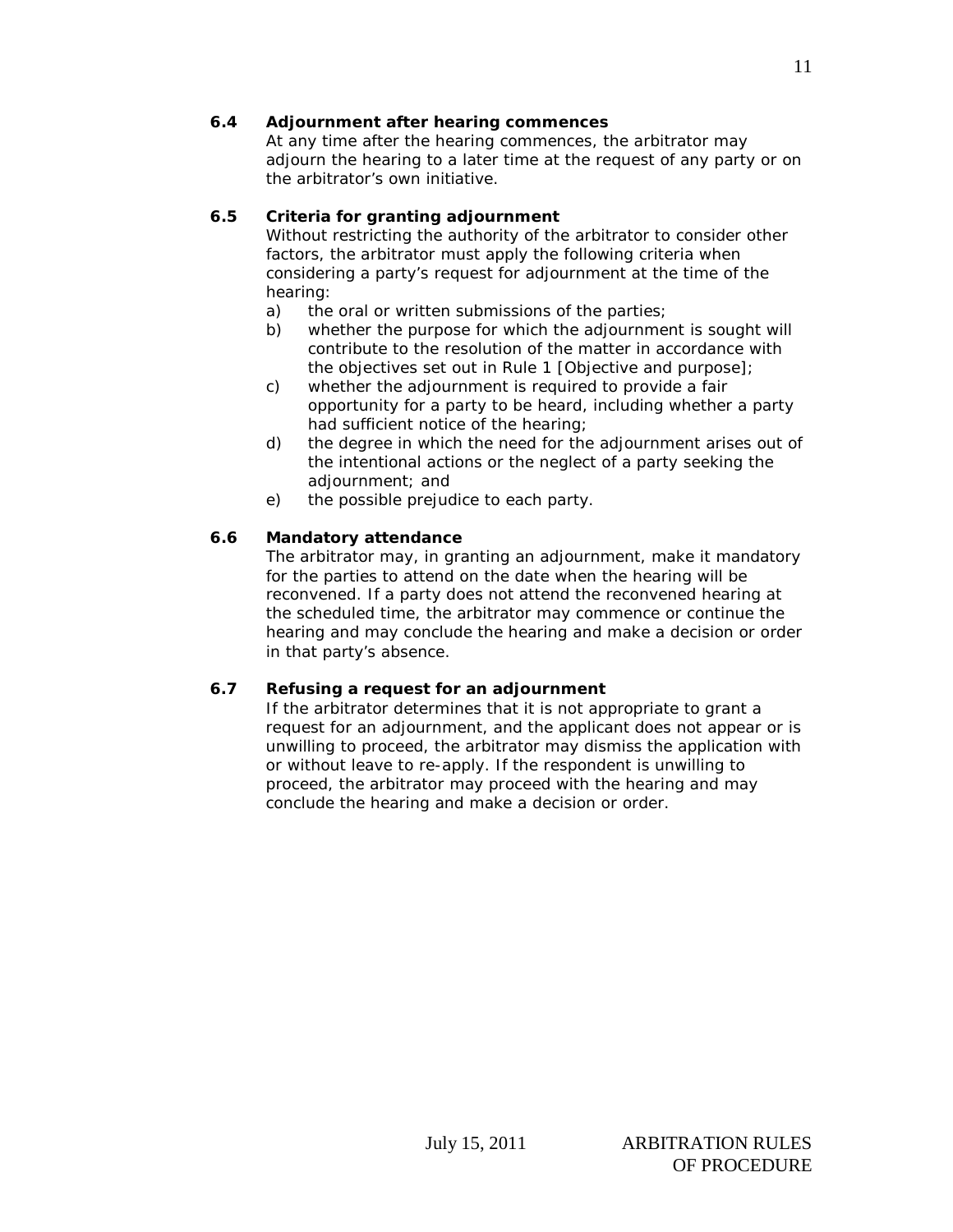### **6.8 Written reasons for adjournment**

If a party requests written reasons for an arbitrator's decision respecting a request for an adjournment, such written reasons will be provided within the time limits provided generally for written reasons under the Law*.*

# **7.1 Application for a summons to testify**

Any request to an arbitrator to issue a summons to testify must be submitted, in writing, to the Administrator, and must:

- a) set out the name and address of the witness,
- b) include a detailed list of any documents, photographs, video or audio tape, or other physical evidence the witness must bring to the hearing; and
- c) provide a summary of the evidence the witness is expected to produce and a summary of the purpose for which the evidence is required.

# **7.2 Time when an arbitrator may issue a summons**

An arbitrator may issue a summons before the time and date scheduled for a hearing, or may consider the request as a preliminary matter before the hearing commences, or after the hearing has commenced and other evidence has been heard.

# **7.3 Conduct money**

When an arbitrator grants a summons to testify, the summons will specify that the party who has requested the summons will provide the witness with conduct money in accordance with Schedule 1 [Fees payable to witnesses summoned to testify].

# 8 RULE 8 – CONDUCT OF THE HEARING

# **8.1 Conduct of the arbitration hearing**

The arbitrator must conduct the hearing in accordance with the Law and the Rules of Procedure.

# **8.2 Party may present evidence**

Each party will be given an opportunity to present his or her relevant evidence, as determined by the arbitrator.

# **8.3 Party may be represented or assisted**

A party to an arbitration hearing may be represented by an agent or a lawyer and may be assisted by an advocate, an interpreter, or any other person whose assistance the party requires in order to make his or her presentation.

# **8.4 Scope of hearing and decision**

The arbitrator must take evidence only on the matters stated on the Application for Arbitration unless otherwise provided by for the Law, at the request of a party made at the start of the hearing, the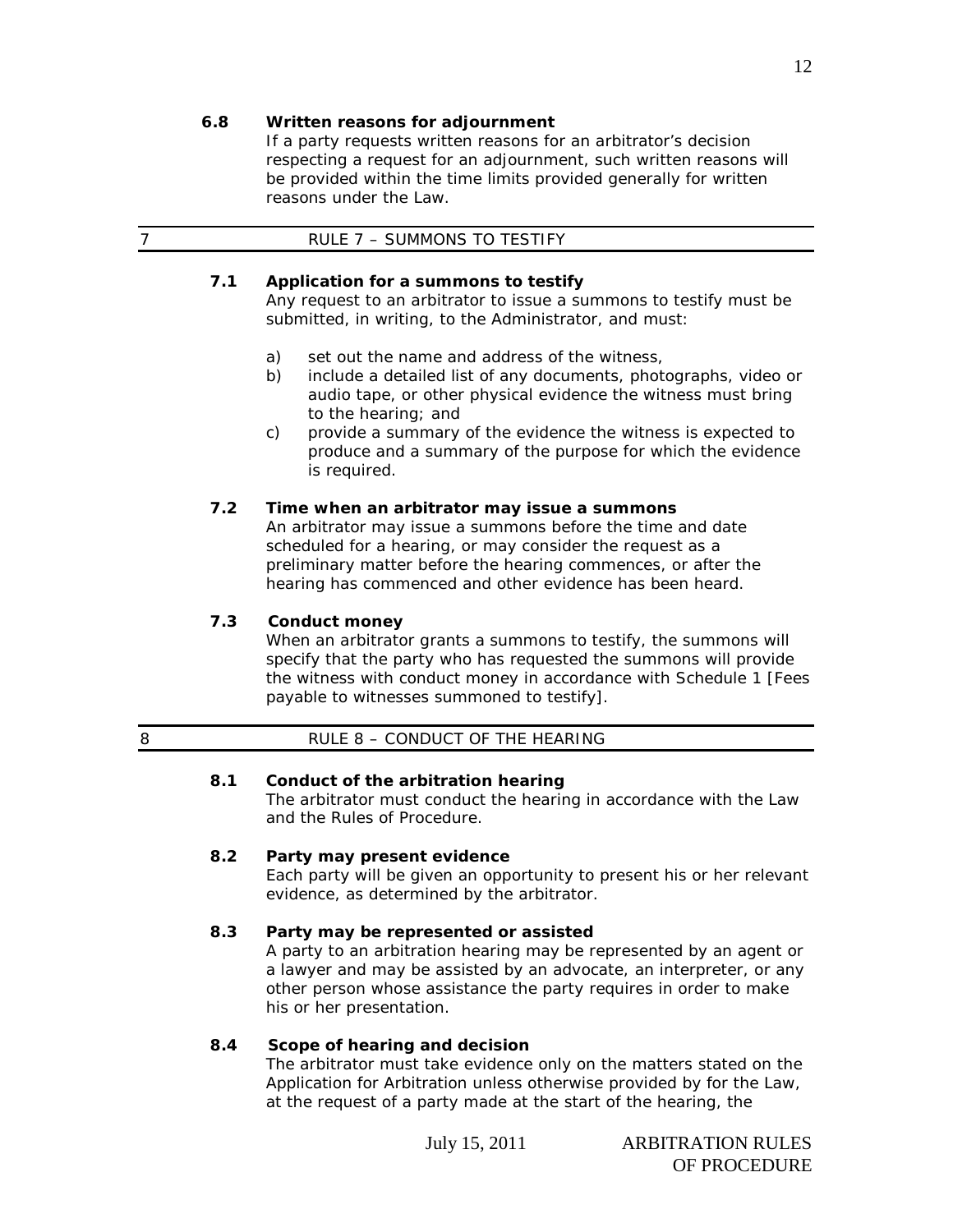arbitrator permits an amendment to the application to include other related matters that may be the subject of an Application for Arbitration between the parties.

In considering whether to permit an amendment to an application at the start of an arbitration hearing to include other matters, the arbitrator will consider whether the amendment would prejudice the other party, or result in a breach of the principles of natural justice and the arbitrator must:

Allow the other party the opportunity to make argument that the hearing of the combined matters or of the additional matter or matters be adjourned; and

Rule whether to adjourn in accordance with Rule 6.5 [Criteria for granting an adjournment and give a reason for granting or refusing the adjournment. The arbitrator may give reasons with Rule 6.8 [Written reasons for an adjournment].

#### **8.5 Form of arbitration hearing**

An arbitration hearing may include submissions:

 a) Made orally in-person or by conference call; or b)Made in writing

#### **8.6 Communication with the arbitrator**

Unless a specific instruction has been given by the arbitrator, all communication with the arbitrator before and after the hearing must be in writing with a copy given to the other party.

#### **8.7 Interruptions**

Disrupting the other party's presentation with questions or comments will not be permitted. The arbitrator may give directions to a party who presents rude, antagonistic or inappropriate behaviour. A person who does comply with the arbitrator's direction may be excluded from the hearing and the arbitrator may proceed with the hearing in the absence of the excluded party.

| RULE 9 - RECORDING OF A HEARING |
|---------------------------------|
|                                 |

#### **9.1 Private recording**

Private audio, photographic, video or digital recording of the hearing is not permitted.

### **9.2 Official recording**

A party requesting an official recording by a court reporter must provide written notice, stating the reasons for the request, to the other party and to the Administrator at least two (2) days in advance of the hearing. The arbitrator will determine whether to grant the request and will provide written reasons, if requested.

If granted, the party making the request must:

13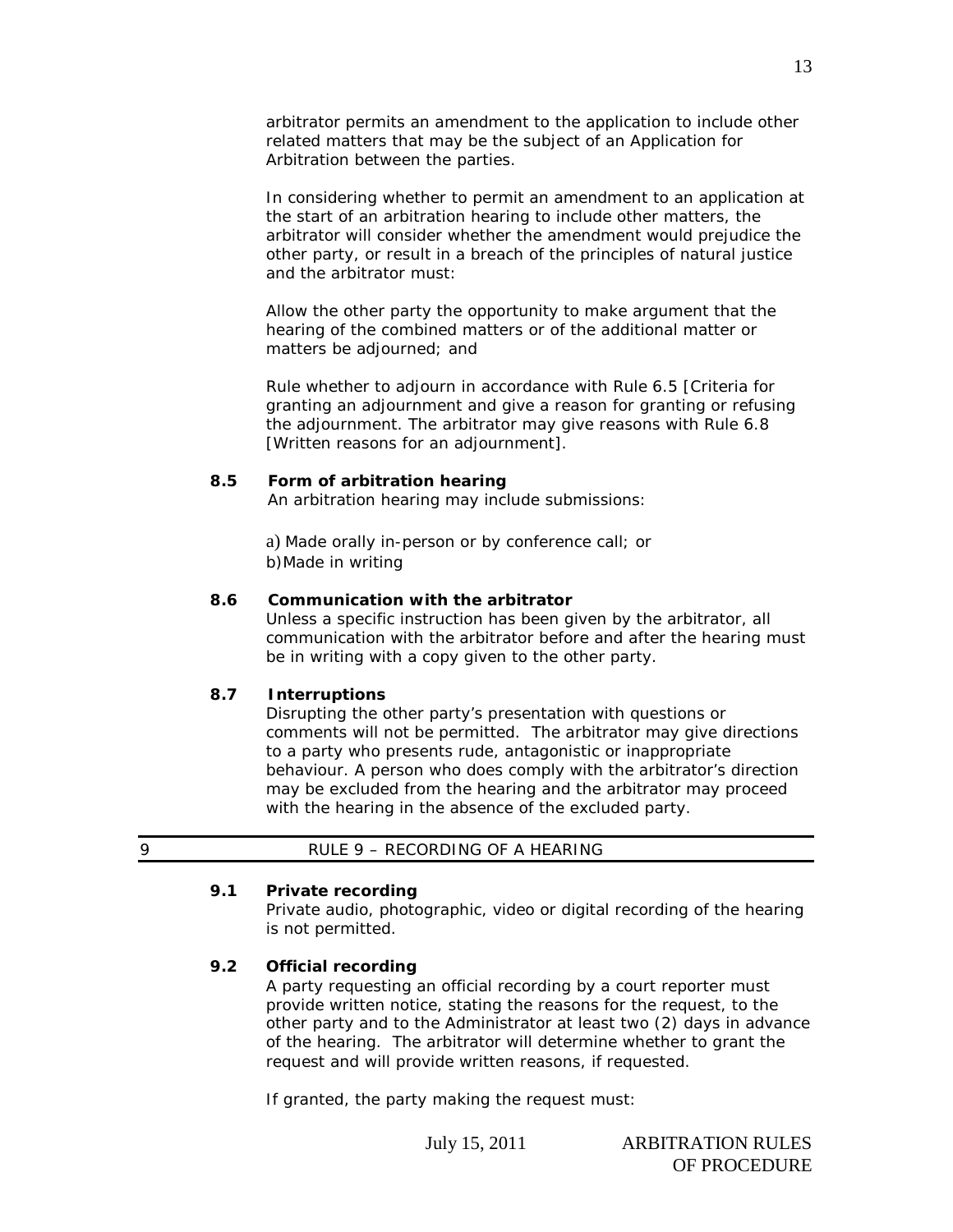(a) Make all necessary arrangements for attendance by a court reporter and court reporter's necessary equipment;

(b) pay the cost of the court reporter's attendance at the hearing, and the recording; and

(c) must provide all parties with copies of the recording, transcript or both, as ordered by the arbitrator.

### **10.1 Commencement of the hearing**

The hearing must commence at the scheduled time unless otherwise decided by the arbitrator. The arbitrator may conduct the hearing in the absence of a party and may make a decision or dismiss the application, with or without leave to re-apply.

#### **10.2 Introduction to the hearing process by arbitrator**

At the beginning of the hearing, the arbitrator must explain how the hearing will proceed and must answer relevant questions the parties may have about the hearing process.

#### **10.3 Preliminary matters**

Upon request, the arbitrator must consider any preliminary matters including but not limited to questions of jurisdiction, substitutional service, adjournment, adding a related matter, amending an application, and summoning a witness or documents or photographs, video or audio tape evidence, or other physical evidence.

### **10.4 Authority to act as agent or advocate**

An arbitrator may require an agent or an advocate to provide proof of that person's appointment to represent a party and may adjourn a hearing for this purpose.

| 11 | RULE 11 - PRESENTING EVIDENCE AND WITNESSES |  |
|----|---------------------------------------------|--|
|    |                                             |  |

### **11.1 Order of presentation**

The applicant will present their case and evidence first unless the arbitrator decides otherwise.

### **11.2 Relevance of the evidence**

A party must present only evidence that is relevant to the application being heard. The arbitrator may ask a party to explain the relevance of the evidence and may decline to hear evidence, if not relevant.

### **11.3 Personal information not relevant to the proceedings**

An arbitrator may, at the request of a party, permit the party to sever personal information from a document or other material that is being submitted into evidence, providing that the arbitrator first determines that the personal information is not relevant to the proceedings.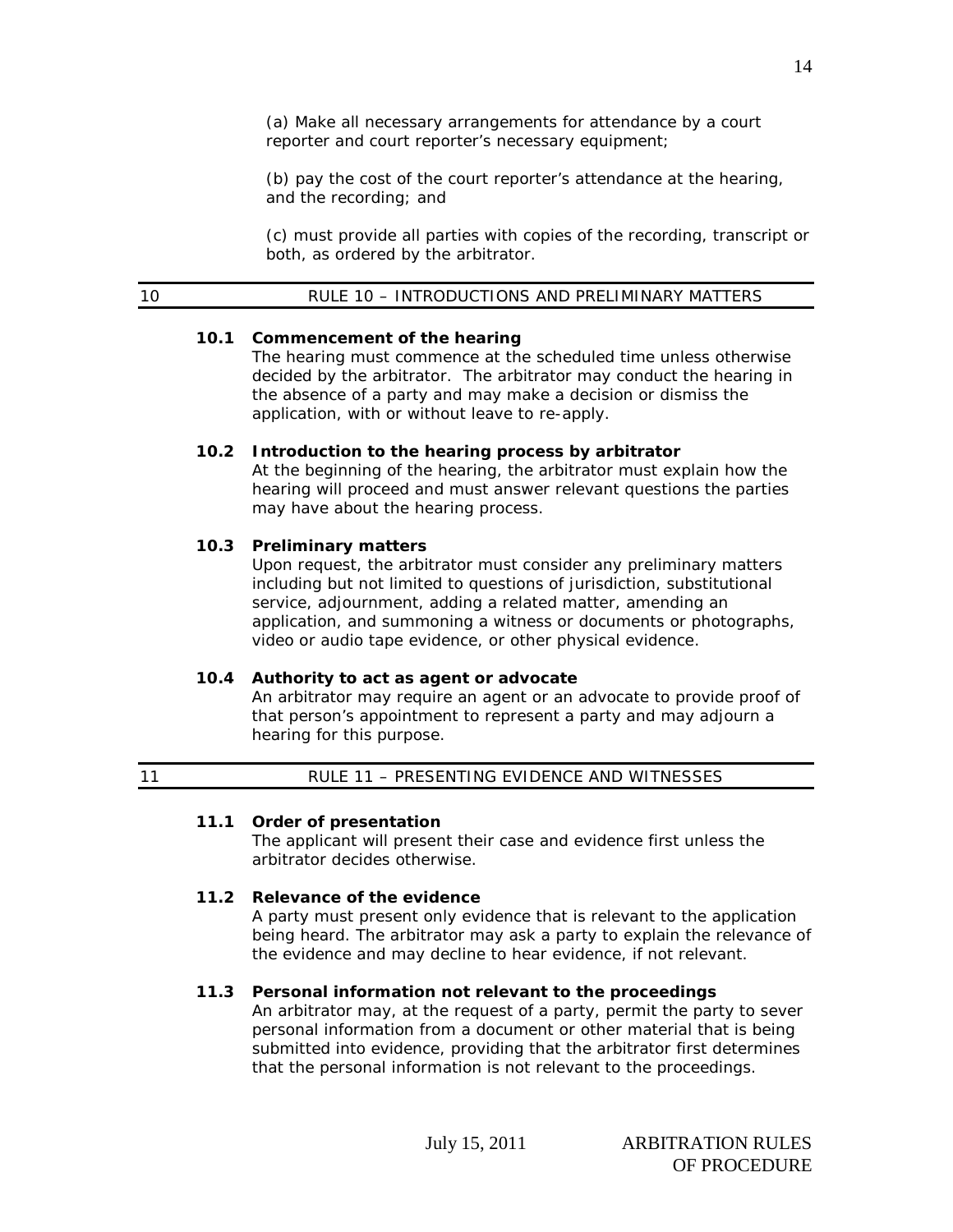# **11.4 Evidence that is not provided in advance of the hearing**

The applicant and respondent should provide the arbitrator and the other party with copies of all documents and photographs (or clear reproductions) which are intended to be used as evidence, at least two (2) days prior to the hearing. Except for supporting expense receipts on a rent review, sufficient copies of any evidence not served in accordance with Rule 3.1 [Documents that must be served], 3.5 [Evidence not filed with the Application for Arbitration] or 4.1[Serving the respondent's evidence] must be brought to the hearing for the arbitrator and all parties. The arbitrator will decide whether to accept this evidence in accordance with Rule 11.5 [Consideration of evidence not provided to the other party in advance of the hearing]. Additional copies of supporting expense receipts are not required on a rent review application; however, the other party will be permitted to examine the receipts if they are taken into evidence.

### **11.5 Consideration of evidence not provided to the other party in advance**

If the documents or other evidence are not served on the other party as required

- a) the arbitrator must rule on whether the documents are relevant,
- b) if the documents are relevant, the other party will have an opportunity to review and make argument that the matter be adjourned, and
- c) the arbitrator must rule whether to adjourn, in accordance with Rule 6.5 [Criteria for granting adjournment], and rule whether to adjourn the hearing.

# **11.6 Evidence not received by the arbitrator**

The arbitrator will decide whether to adjourn a hearing to receive evidence that a party states was submitted to the Administrator but was not received by the arbitrator before the hearing.

# **11.7 Original evidence**

A party must bring the original of any document, if available, to be presented into evidence at the hearing and make the original available to the arbitrator if requested to do so. The arbitrator has the authority to direct that the original document be placed into evidence rather than a copy. Unless the arbitrator so directs, a party may offer a legible copy of the document as evidence.

# **11.8 Videotape, audiotape and other physical evidence**

Videotape, audiotape and physical evidence may be brought to the hearing, provided the Administrator and the other party have been properly served in accordance with Rules 3.6 [Summary of videotape or audio tape evidence], 3.7 [Notice of other physical evidence], 4.2 [Summary of videotape or audiotape evidence] and 4.3 [Notice of other physical evidence]. Rule 11.5 [Consideration of evidence not provided to the other party in advance] will apply.

# **11.9 Witnesses' attendance at the arbitration hearing**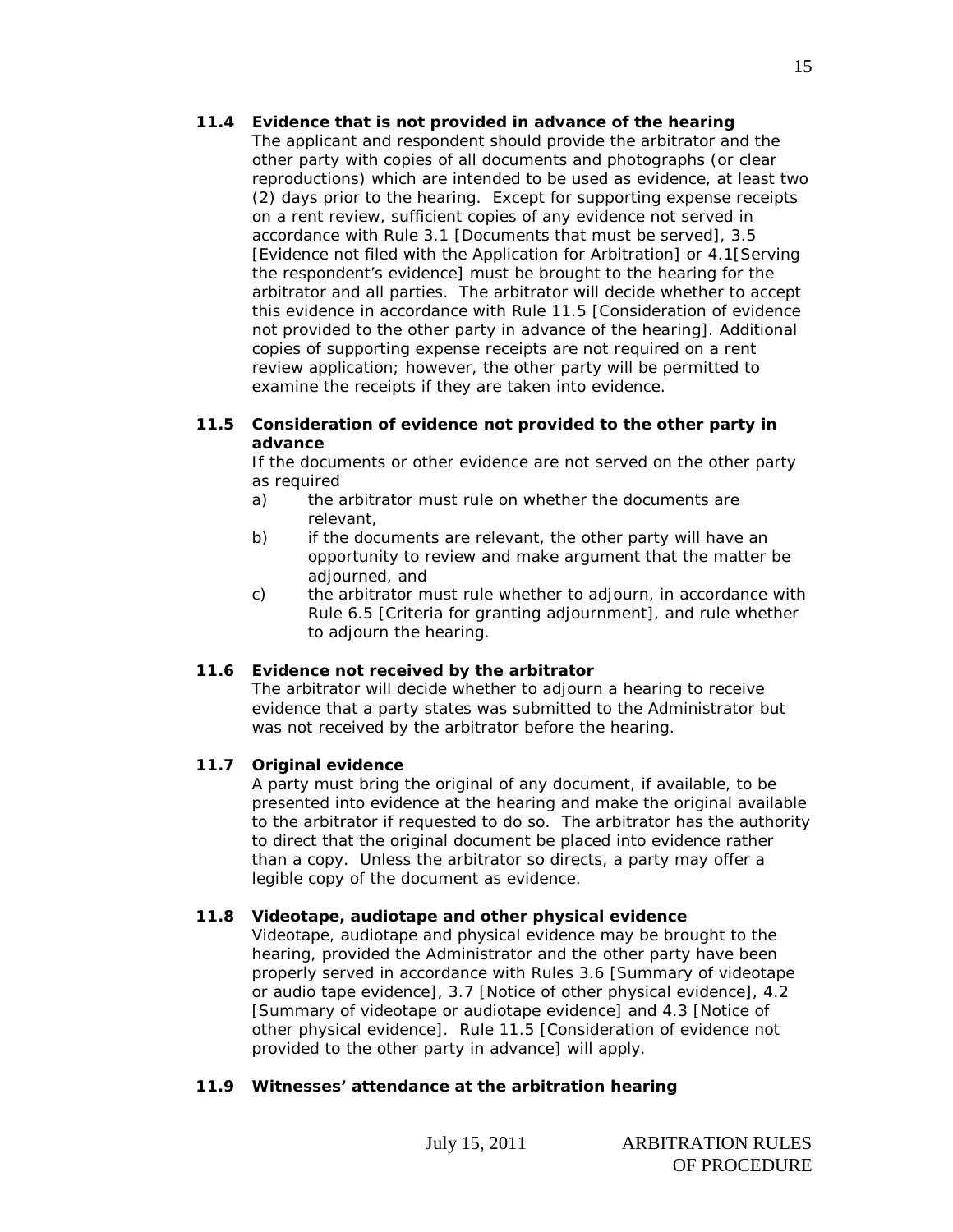Subject to 11.10 and 11.11, parties are responsible for having their witnesses available in person at the arbitration hearing. Witnesses must be available until called or excused by the arbitrator, or until the hearing ends.

#### **11.10 Witnesses unable to attend**

At the start of a hearing, a party may request that his or her witness or witnesses provide evidence from a different location. The Administrator and the other party must receive a written request at least two (2) days prior to the hearing. The arbitrator will consider any prejudice to the other party when deciding whether to grant the request. The arbitrator may waive the advance notice requirement if satisfied that sufficient reason exists for the failure to provide advance notice.

#### **11.11 Exclusion of witnesses and others**

Except as provided by the Law, witnesses and others who are not party to the hearing will be excluded from the hearing room or conference call until called to testify unless permitted to attend by the arbitrator.

#### **11.12 Inspections**

At the request of a party, or on the arbitrator's own initiative, the arbitrator will decide whether to conduct an on-site inspection, and will appoint the date and time for the inspection. All parties are entitled to be present at the inspection.

### **12.1 Questions regarding evidence**

At the request of a party and/or as directed by the arbitrator, a party will be given an opportunity to ask questions about the other party's evidence. The arbitrator may ask questions of any party or witness at any time during the hearing, subject to Rule 12.3.

### **12.2 Questions asked through the arbitrator**

Each party may be required to ask questions through the arbitrator

- a) in order to ensure the relevancy of evidence; or
- b) if a party to a hearing presents rude, antagonistic or improper questions when given the opportunity to directly question another party.

### **12.3 Questions by the arbitrator**

- The arbitrator will ask questions of a party or witness if necessary:
- a) to determine the relevancy or sufficiency of evidence; or
- b) to assist the arbitrator in reaching a decision.

### 13 RULE 13 - CONCLUSION OF HEARING

#### **13.1 No additional evidence**

Additional evidence may be submitted outside the hearing room or conference call only with the permission of the arbitrator and if the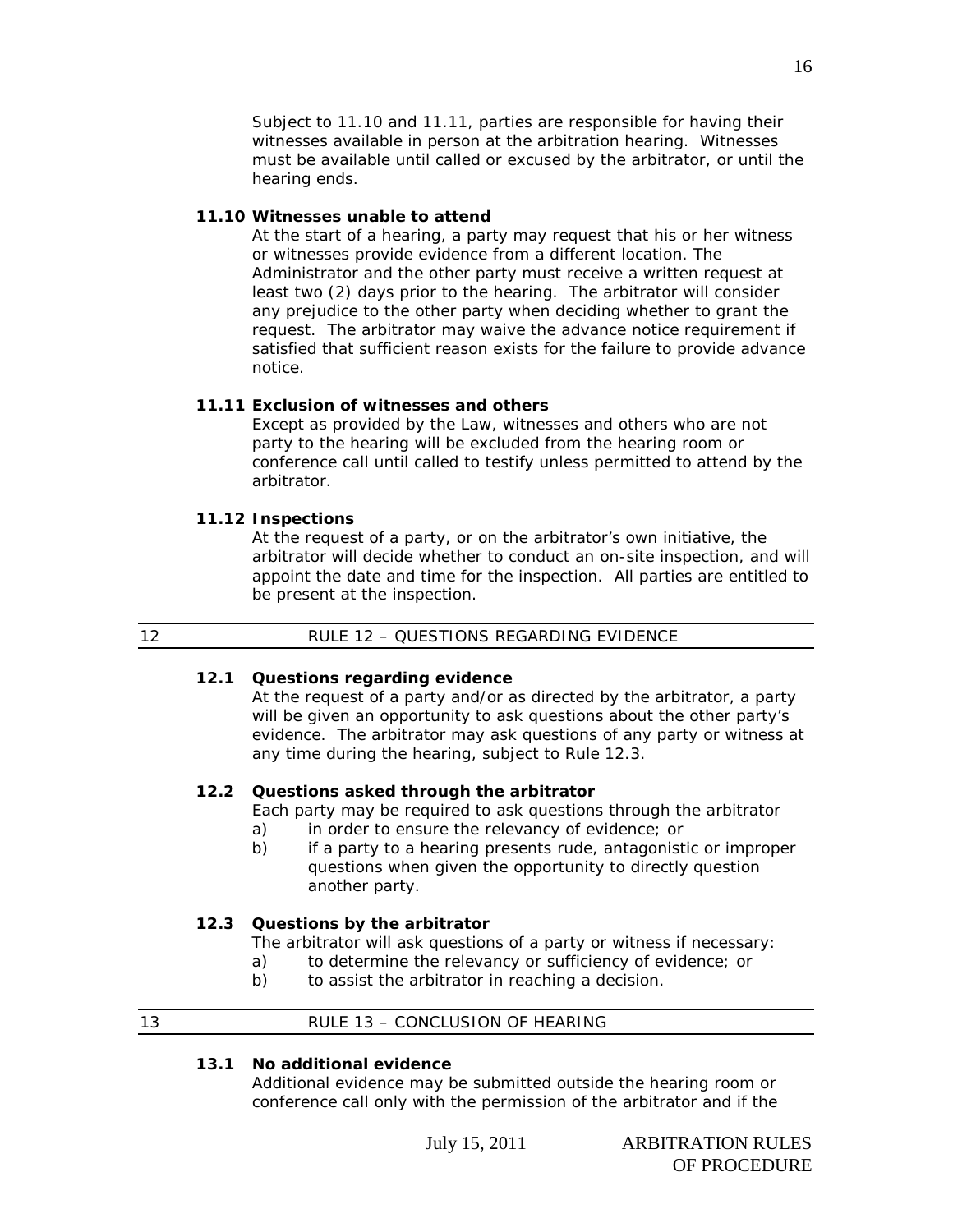hearing has not been formally concluded. If permission is given, the arbitrator will specify what evidence will be submitted, provide an opportunity to the other party to respond to the additional evidence, and specify the date on which the hearing is concluded.

#### **13.2 Concluding the hearing**

The hearing is concluded when the arbitrator declares it concluded.

| RULE 14 - CONFERENCE CALL HEARINGS |  |
|------------------------------------|--|
|------------------------------------|--|

#### **14.1 Conference call process**

Except as otherwise set out in these Rules, conference call hearings will be conducted in the same manner as face-to-face hearings.

#### **14.2 Evidence to be provided in advance**

Copies of all documentary, audio and video tape evidence must be provided to the Administrator and the other party at least two (2) days before the hearing. Other physical evidence cannot be considered unless notice has been given and the other party has had an opportunity to view the evidence. If the evidence is not served as required, the arbitrator will rule on whether the evidence is necessary to the making of the decision and if so, must provide the other party with an opportunity to review the evidence, and may adjourn the hearing for that purpose.

#### **14.3 Delay in the start of the hearing**

In the event of a delay of a start of a hearing, each party must remain available, at the designated telephone number, to commence the hearing for up to one hour after the scheduled start time.

#### **14.4 Identification of people present**

Each party must identify all people present at their location.

#### **14.5 Witnesses**

Subject to Rule 11.10 [Witnesses unable to attend], a party to a conference call may request that a witness be contacted by the arbitrator during the conference call hearing.

# 15 RULE 15 – THE ARBITRATOR'S DECISION AND ORDER

### **15.1 The arbitrator's decision**

After the hearing is concluded, the arbitrator must either

- a) provide a written decision and reasons immediately,
- b) provide an oral decision immediately, and a written decision and reasons within 10 days, in the case of a non-manufactured home pad rent review, or 30 days, in all other cases, or
- c) reserve the decision, and provide a written decision and reasons within the timelines set out in (b).

#### **15.2 Original decisions**

The arbitrator must provide original signed decisions to parties who attend the hearing, except if the arbitrator directs otherwise, and a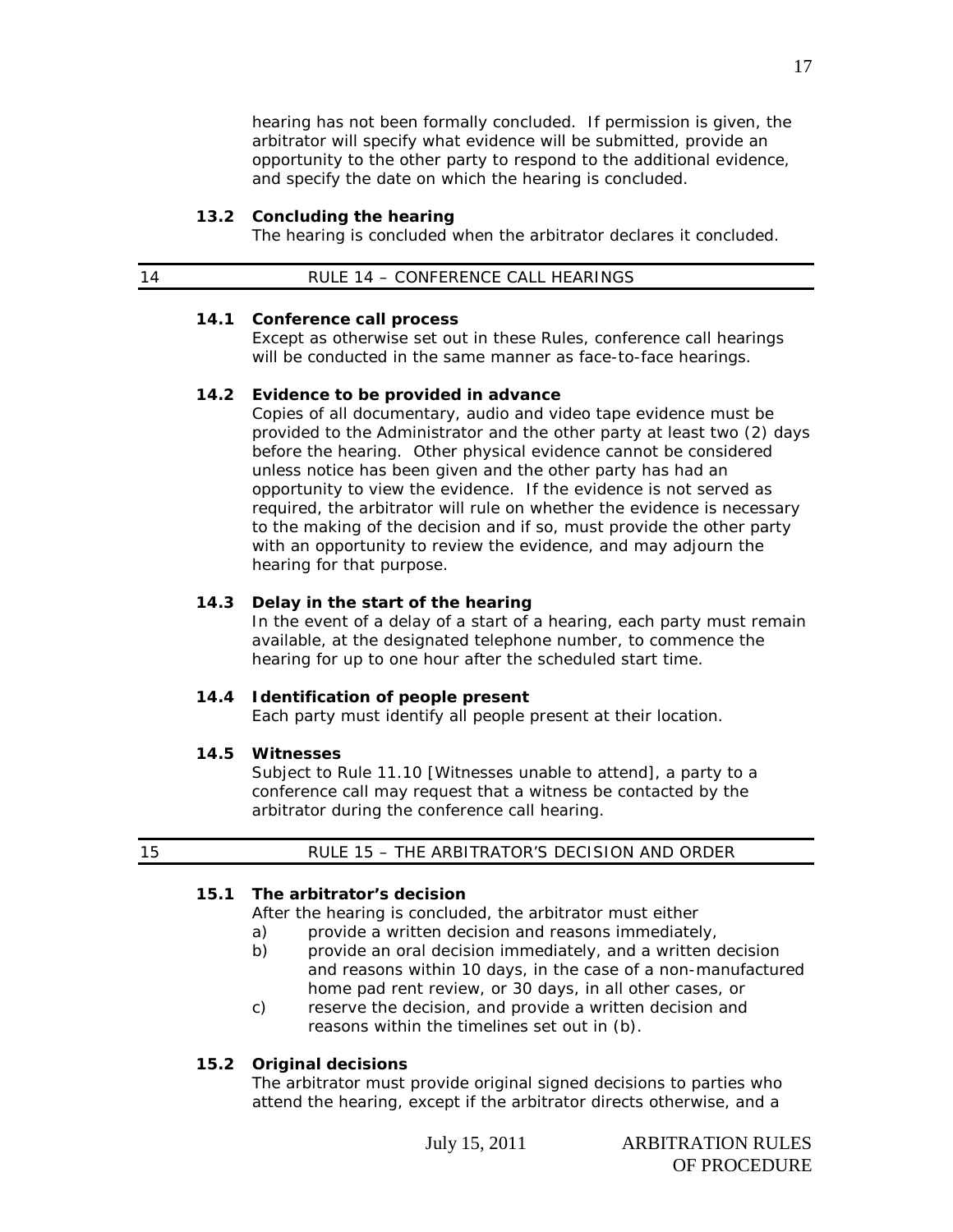signed original for the arbitration file. If directed to serve the respondent, the applicant will receive an additional original decision for that purpose.

# **15.3 Original orders**

The arbitrator will provide a sufficient number of signed original orders to the recipient of the order to permit service and enforcement in the court, and a signed original order for the arbitration file.

### **15.4 Service of order**

If the arbitrator sets conditions for service of an order, the decision or order must set out any requirement for timing or method of service that may be necessary.

| $\overline{\phantom{a}}$ | LAW TAKES PRECEDENCE<br>____ |
|--------------------------|------------------------------|
|                          |                              |

### **16.1 Conflicts between the Rules and the Law**

When the Law and the Rules of Procedure conflict, the Law applies.

### **17.1 Non-compliance with Rules**

Failure to comply with these Rules of Procedure will not in itself stop or nullify a hearing, a step taken, or any document or order made in the hearing.

# SCHEDULE 1 – FEES PAYABLE TO WITNESSES SUMMONED TO TESTIFY

In all cases in which a witness is summoned to attend an arbitration hearing, the following daily witness fees and fees for travel, and meals are payable, and will be given in advance by the party requiring the attendance of the witness:

### **Daily witness fee**

1. For any witness, other than a party or a current officer, director or partner of a party to a proceeding, for each day or part of a day, a daily witness fee of \$20.00. A witness who is a party or a current officer, director or partner of a party to the proceeding is not entitled to a daily witness fee.

# **Travel**

- 2. For any witness where the hearing is held at a place
	- a) within 200 km by road (including any ferry route within the Provincial road system) of where the witness resides, \$0.48 per km each way by road between his other residence and the place of hearing; but no travel allowance will be made if the distance by road between that residence and the place of hearing is less than 8 KM. This allowance includes ferry fares and road tolls, or
	- b) more than 200 km from where the witness resides, the minimum return air fare by schedule airline plus \$0.48 per km each way from his or her residence to the departure airport and from the arrival airport to the place of hearing.